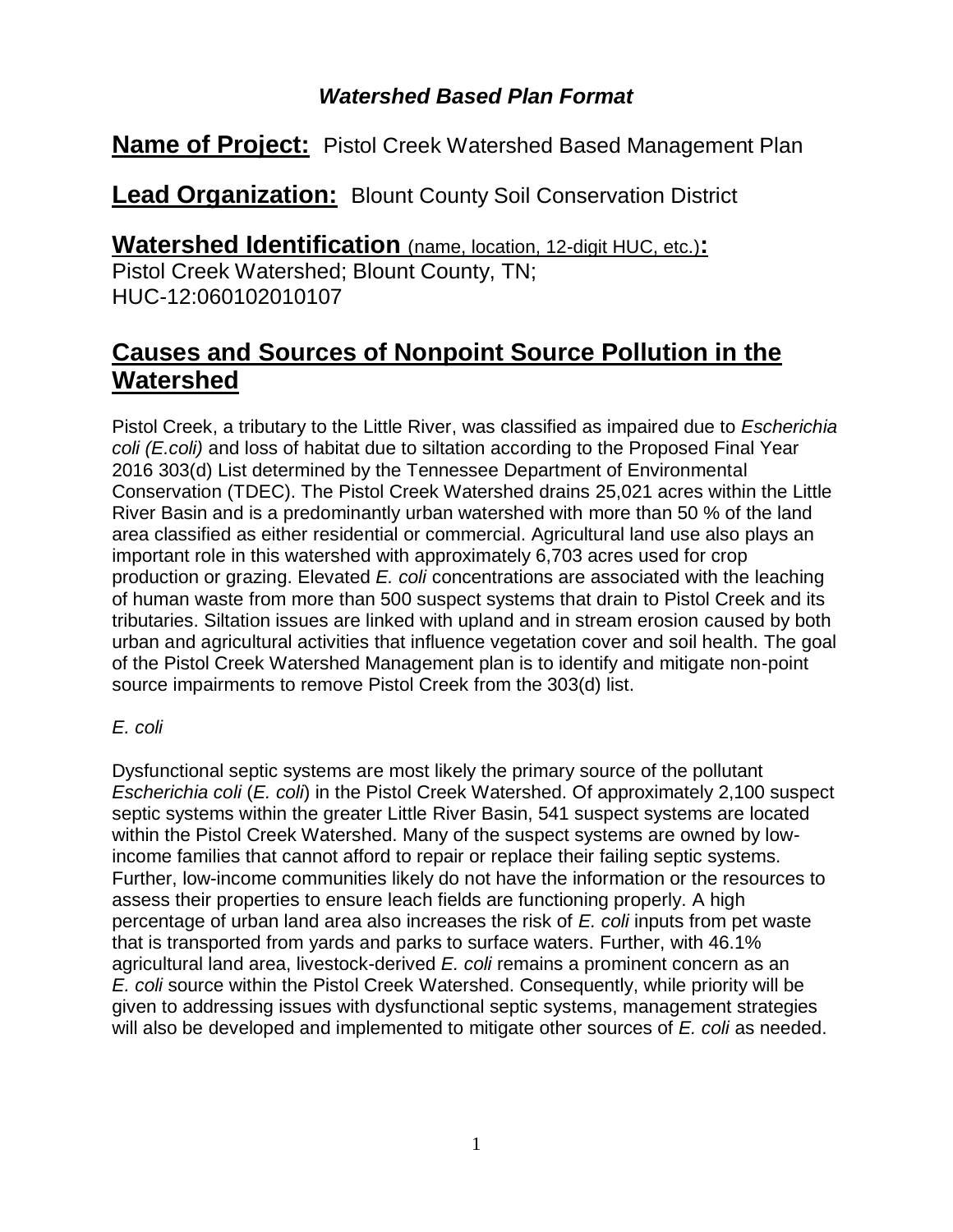### *Loss of Biological Integrity Due to Siltation*

Siltation and loss of biological integrity in stream systems is linked to erosion, both upland and instream, and the transport of eroded sediments to surface waters. In the Pistol Creek Watershed, both urban and agricultural activities contribute to these issues.

In urban areas, impervious surfaces, such as roads and parking lots, impede water infiltration into the underlying soil during precipitation events. Precipitation runoff is directed to surface waters much more quickly resulting in sudden increases in the volume and velocity of stream flow. These pulses can cause severe in-stream erosion which removes viable habitat and increases sediment load in the stream. Further, pollutants that collect on impervious surfaces, such as oils, metals, fertilizers, and harmful chemicals, are washed away by stormwater and carried to nearby streams. According to the Tennessee Valley Authority (2003), streams 'impacted' between 10 to 25 % impervious cover have issues with increases in water temperature, stream channel instability, and food loss for important fauna. Pistol creek currently is currently estimated at 23 % imperviousness and is projected to reach 24 % by 2020. At 25% imperviousness, TVA suggests that the Creek would transition to a 'degraded' stream with very unstable stream channels, severe decreases in biodiversity, and significantly high pollutant loads that would threaten the health of downstream rivers and watersheds (including the Little River). Once 'degraded', even intensive stream restoration initiatives would only partially restore some aspects of stream quality. Although currently 'impacted', Pistol Creek has potential for many aspects of stream health and functionality to be improved and/or retained through restoration and conservation management. This Watershed Management Plan addresses many of these issues and incorporates proactive strategies to maintain the health and function of the Creek as Blount County continues to grow.

Agricultural activities also contribute significantly to habitat loss and siltation issues. In fact, according to the TVA, agricultural BMPs are considered the most cost effective short-term strategy to address non-point source pollution in the larger Little River Basin. Agricultural BMPs remain among the priority management strategies for mitigating nonpoint source pollutants. BMPs such as rotational grazing systems, livestock exclusion fencing, alternative watering sources, and riparian buffers have already been shown to be effective in reducing soil erosion from crop and pasture land and mitigating livestock waste, nutrient, and chemical transports to streams. These efforts will be continued and expanded throughout the full term of the Pistol Creek Watershed. Additional programs will be developed and implemented to continue land owner outreach and engagement in conservation agricultural practices and Federal and state programs, such as the Environmental Quality Incentives Program (EQIP).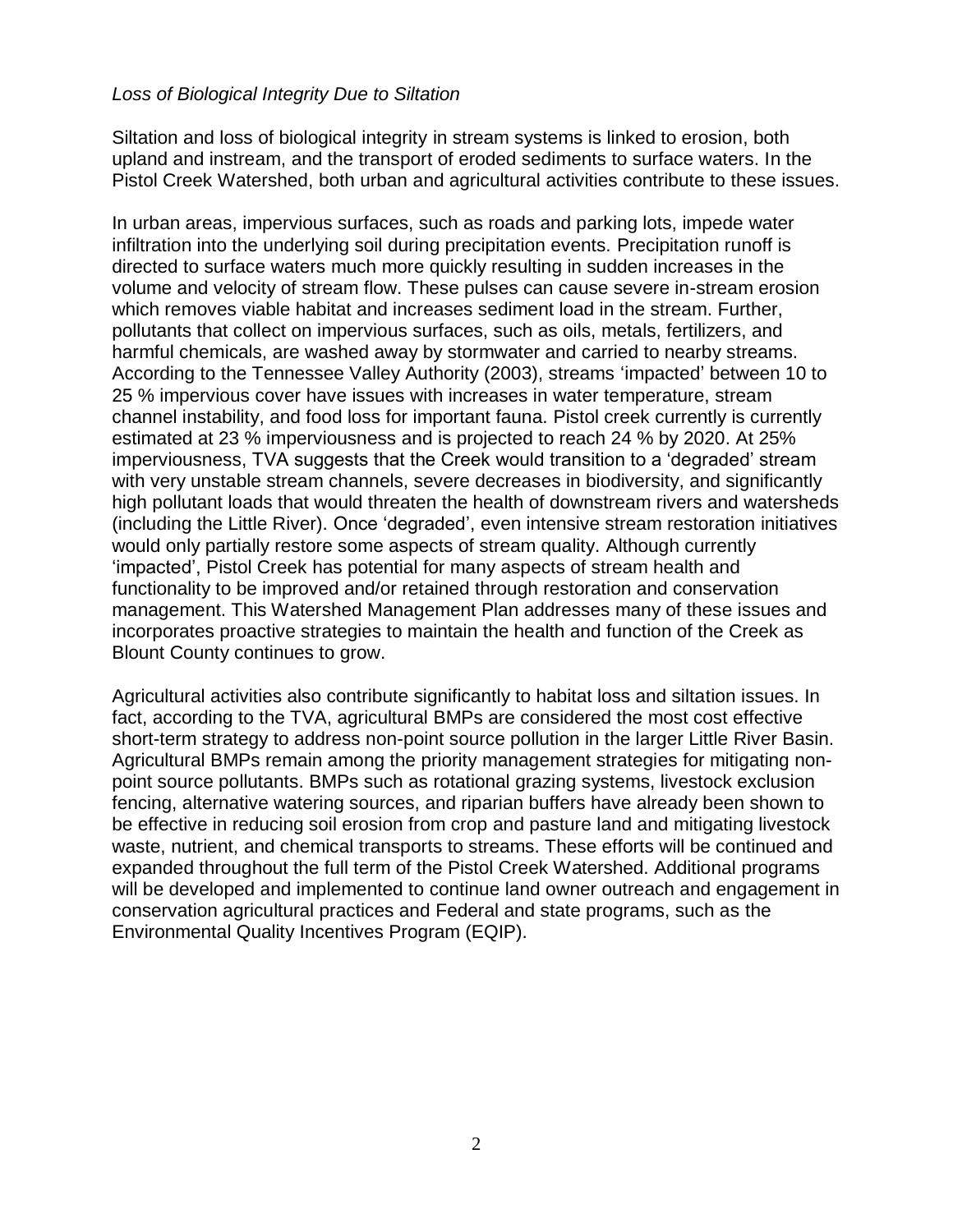# **Estimate of Load Reductions**

The 2005 TDEC water quality goal states that concentration of the E.coli pathogen group shall not exceed a geometric mean of 126 cts/mL, where a geometric mean is the average of five or more samples within thirty days and cts is colony forming units. According to the 2005 Final TMDL report, the E. coli concentration in Pistol Creek exceeded this threshold at 398 cts/mL and a 71.6 % load reduction was prescribed. According to the TDEC 2006 Final TMDL report, the existing sediment load was 1,812 lb. per acre per year thus exceeding the target load of 397.1 lb. per acre per year. Accordingly, a load reduction of 1,414.9 lbs per acre per year (78.1 %) is required for stream health to be in good standing and delisted from the 303(d) impaired list. Sediments loads are directly affected by soil erosion in the Pistol Creek watershed, which is estimated at 5,631 tons of eroded soil per year. BMPs and initiatives in the Pistol Creek Watershed Management Plan are projected to reduce runoff sediment load by 4,467.7 tons per year, which would be a 79.3% sediment load reduction as a result of the twelve year management plan. *Note: A sediment load reduction of 772.7 tons per year (13.7 %) is projected by the end of Phase I (2021) as a result of management implementation supported by TN-NPS funds awarded in 2018.*

# **BMP List, Educational Activities and Budget**

## BMP List

## *Septic System Improvements*

Dysfunctional septic systems are most likely the primary source of the pollutant *E. coli* in the Pistol creek watershed. Using low-elevation color infrared photography, 541 suspect septic systems have been identified. To address human-derived *E. coli* water quality issues, the most effective approach is to manage the source of the pollutant. This necessitates the repair or replacement of suspect septic systems and includes ensuring the appropriate design and functionality of leach fields. Many of the suspect septic systems in the Pistol Creek Watershed belong to low-income families who are financially unable to improve their systems. Consequently, a primary focus of the Pistol Creek Watershed Management Plan is to allocate funds for septic system improvements for low-income households. During the twelve year plan, two systems would be targeted during the first year and ten systems per year thereafter. The goal of this management plan would thus be to assist in the improvement of at least 112 suspect septic systems within a twelve year period. At a cost of \$4,000 per system, this initiative would cost a total of \$448,000.

## *Agricultural BMPs*

Agricultural BMPs consist of a variety of management initiatives that mitigate soil erosion, enhance soil heath, improve soil water infiltration, increase nutrient retention, and reduce stormwater and pollutant runoff. Agricultural BMPs implemented in this Watershed Management plan will target these issues in both crop and pasture land areas. In croplands, BMPs such as no tillage and the use of winter cover crops will be implemented to improve nutrient retention, soil quality, and water infiltration rates while maintaining viable crop yields. In pasture land areas, livestock exclusion fencing,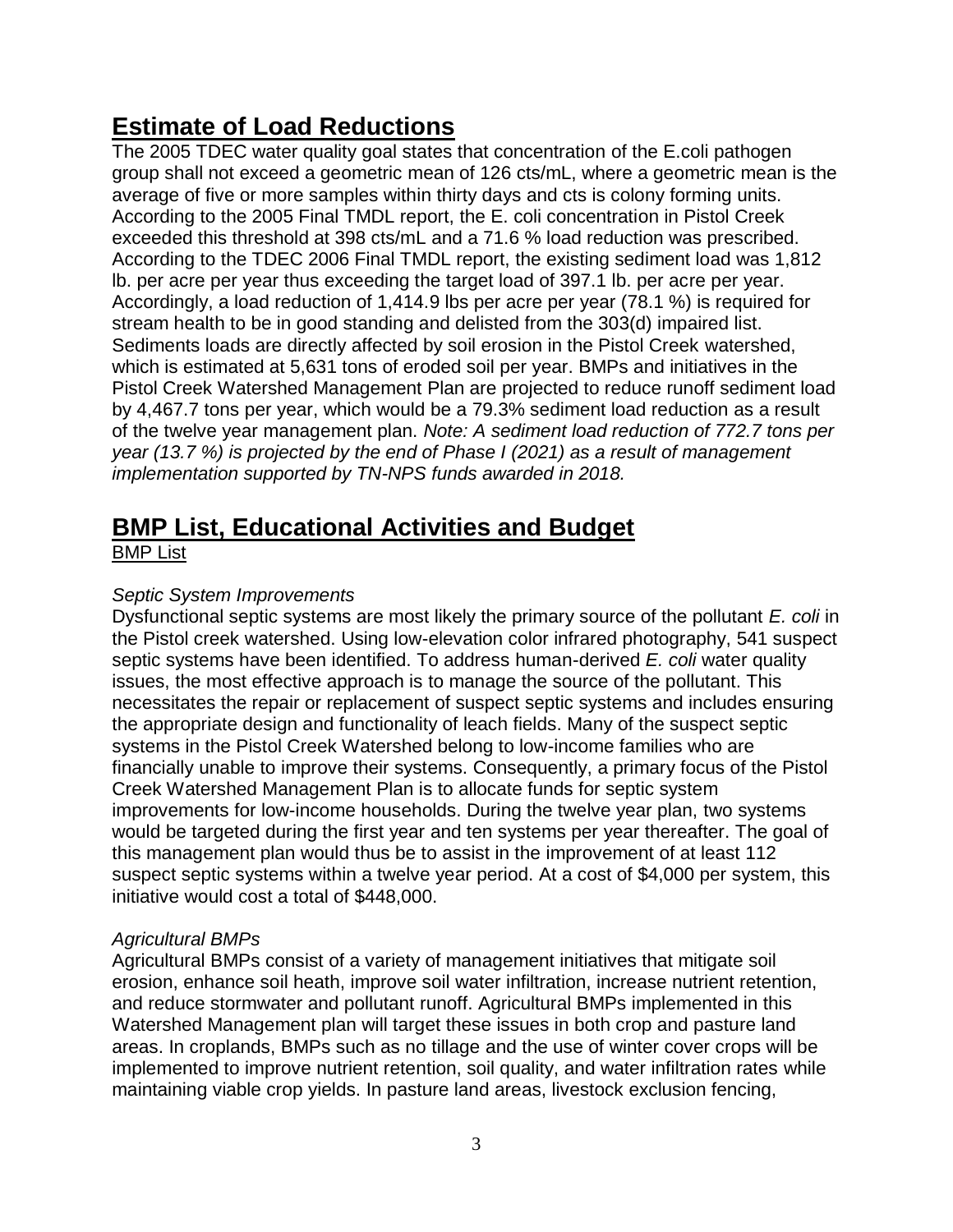alternative watering systems, cross-fencing for prescribed grazing, stream crossings, high-use areas, and pasture/hay-land renovation establishment will be used to address issues of livestock degradation to upland and streambank areas which influences erosion, stream siltation, and habitat loss. The total cost for agricultural BMP initiatives will be \$381,826.

### *Constructed Wetlands*

In recent decades, wetland construction has been increasingly used as a land management practice for flood control and for the mitigation of nutrient and erosion runoff in crop and pasture land. Conversion of natural low-lying areas prone to flooding to a constructed wetland offers an opportunity to utilize land area not suitable for agricultural or urban use and helps mitigate flooding in adjacent areas. Further, constructed wetlands serve as stormwater retention areas that are highly effective in filtering pollutant and sediments in runoff. The development and implementation of three constructed wetlands, at least one each in an urban and agricultural area, are planned. The cost for constructed wetland installation will be \$45,000.

### *Habitat Restoration*

Streambank restoration in both urban and agricultural areas will be a priority throughout the twelve year management plan. A goal of restoring 4,000 linear feet of streambank at \$60 per foot will cost \$240,000. Through this initiative, stream banks will be planted with native riparian vegetation to directly restore habitat and improve stream bank stability. We will work with the City of Alcoa and the City of Maryville to target sections of Pistol Creek along which the Maryville Blount County Greenway System will be extended. Maintaining healthy plant communities in riparian buffer and upland forest areas is also highly effective to improve soil stability. In terms of physical protection, such communities provide the root structure, soil surface protection, and soil health quality to allow for stormwater infiltration which reduces overland runoff flows and associated soil erosion. This twelve year plan will implement riparian buffer forest habitat enhancement projects to restore and maintain the functionality of these areas in terms of stream protection and health. This initiative will cost \$25,000.

## *Urban Stormwater BMPs*

A variety of uUrban stormwater BMPs will be implemented to mitigate intense stormwater runoff and transportation of sediment and pollutants. These issues are influenced by a variety landscape, infrastructure, and a wide variety of urban activities. To reduce the volume and velocity of runoff flows during storm events, Blount County Soil Conservation District will develop and implement plans for stormwater retention basins, bioswales, and rain gardens. To address issues of direct stormwater flow to streams, the County will work to remove straight pipes and implement infrastructure retrofits. Straight pipes are defined here as conduits that transport surface runoff directly from an impervious surface or other pollutant non-point source to Pistol Creek (or tributary). The total cost for these initiatives will be \$230,000. In addition to the implementation of urban stormwater BMPs in public spaces, many of these strategies will also be incorporated into and implemented through the Outdoor Environmental Learning Area initiative described hereafter.

## *Roadside Vegetation Restoration*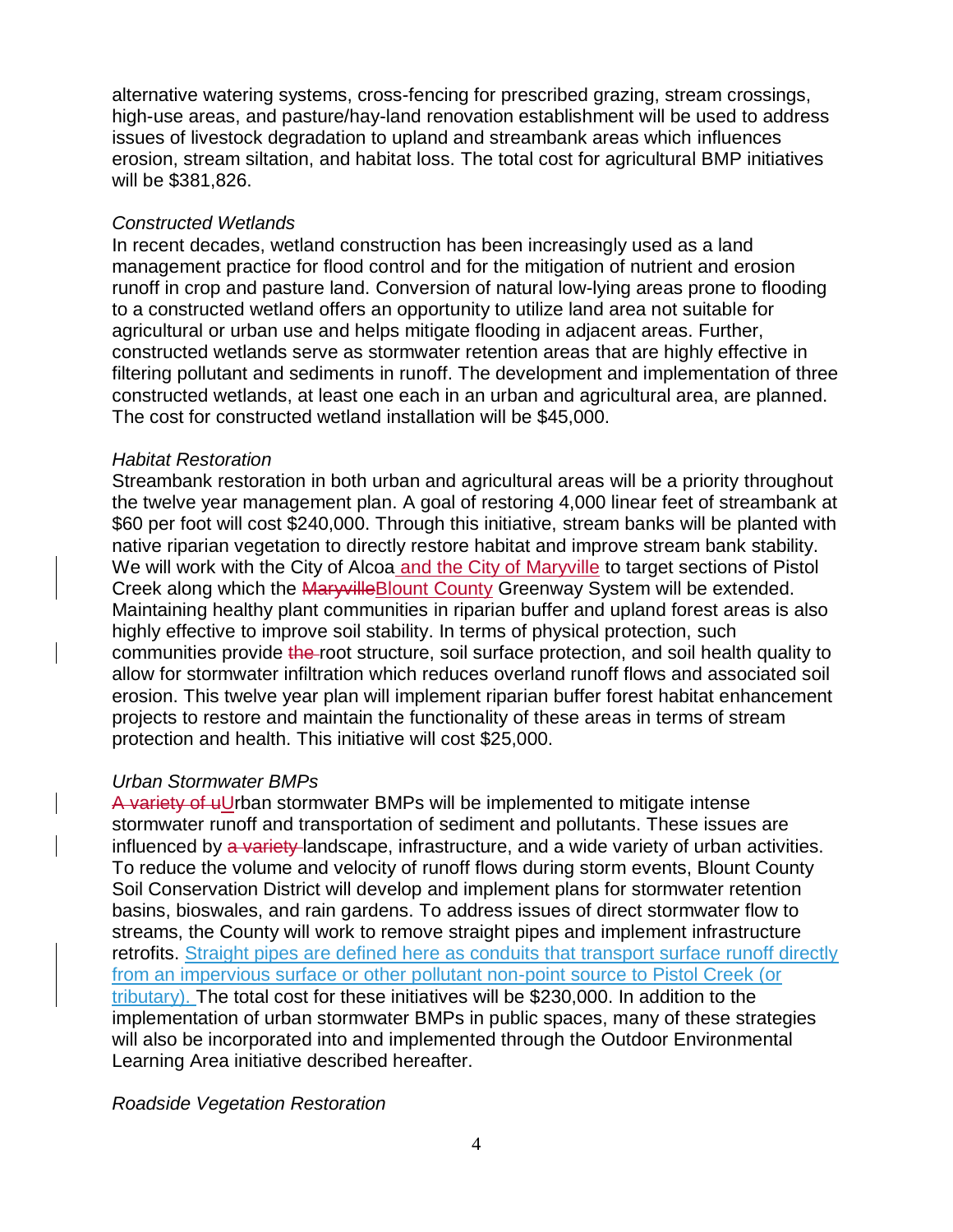The restoration and maintenance of healthy plant communities on roadbanks after road construction or development is important for safety, aesthetics, and environmental health. Healthy plant communities along the roadside slow stormwater runoff, filter pollutants, and reduce maintenance needs and costs. Theis initiative County will target roadside corridors that have unhealthy or non-existent plant communities for vegetation restoration efforts that reestablish plant communities and improve soil health. The cost of this initiative is estimated at \$10,000.

#### Educational Activities

#### *Outreach & Education Programming*

Providing information about the environment and issues with local natural resources is vital to fostering awareness and stewardship in local communities. Blount County Soil Conservation District will lead, support, and engage with several outreach and education programs in Blount County. The 'Blount-Friendly Landscaping' program teaches homeowners about how simple actions, such as mowing no shorter than 3 inches and encouraging more diverse lawn plant communities, can cultivate healthy lawns that increase soil stability, rainwater infiltration, and reduce stormwater runoff to streams. This program also provides information about other simple but highly effective actions homeowners can take to improve local stream health, including pet waste management and the proper disposal of potentially harmful substances such as household chemicals, fertilizers, lawn chemicals, and out of date medicines. Blount-Friendly Landscaping is administered through workshops open to community members and groups such as The University of Tennessee Master Gardeners Association. This program also offers a 'Train the Trainer' workshop to cultivate leaders within the community who can promote environmentally friendly home landscaping practices beyond the County's capacity. Information brochures focusing specifically on pet waste, its impacts on stream health, and management actions will be distributed to pet adoption organizations, veterinarians, and puppy training groups where possible. Blount County Soil Conservation District will also continue to support current initiatives, such as the Little River Watershed Association's "Stream School" program and citizen science efforts. The total cost of all outreach and education initiatives will be \$36,000.

#### *Outdoor Environmental Learning Areas*

The Blount County Soil Conservation District is committed to working with Blount County schools to develop Outdoor Environmental Learning Areas (OELAs). OELAs provide an opportunity for teachers and students to incorporate outdoor learning experiences into lesson planning and educational curricula. In addition to being linked with better test scores and improved cognitive skills, outdoor learning increases outdoor exposure for teachers, students, and parents to provide the foundation for a stronger connection to environment and a lasting sense of stewardship for our natural resources. The District will work with five schools to develop ecologically landscaped campus retrofits to create on-campus OELAs that can be used for educational programing. Additionally, each of these school campuses are adjacent to perennial or intermittent blue-line streams. Consequently, campus retrofits will include stormwater BMPs and riparian enhancements that augment other initiatives in the Watershed Management Plan. Finally, students will participate in various aspects of the retrofit implementation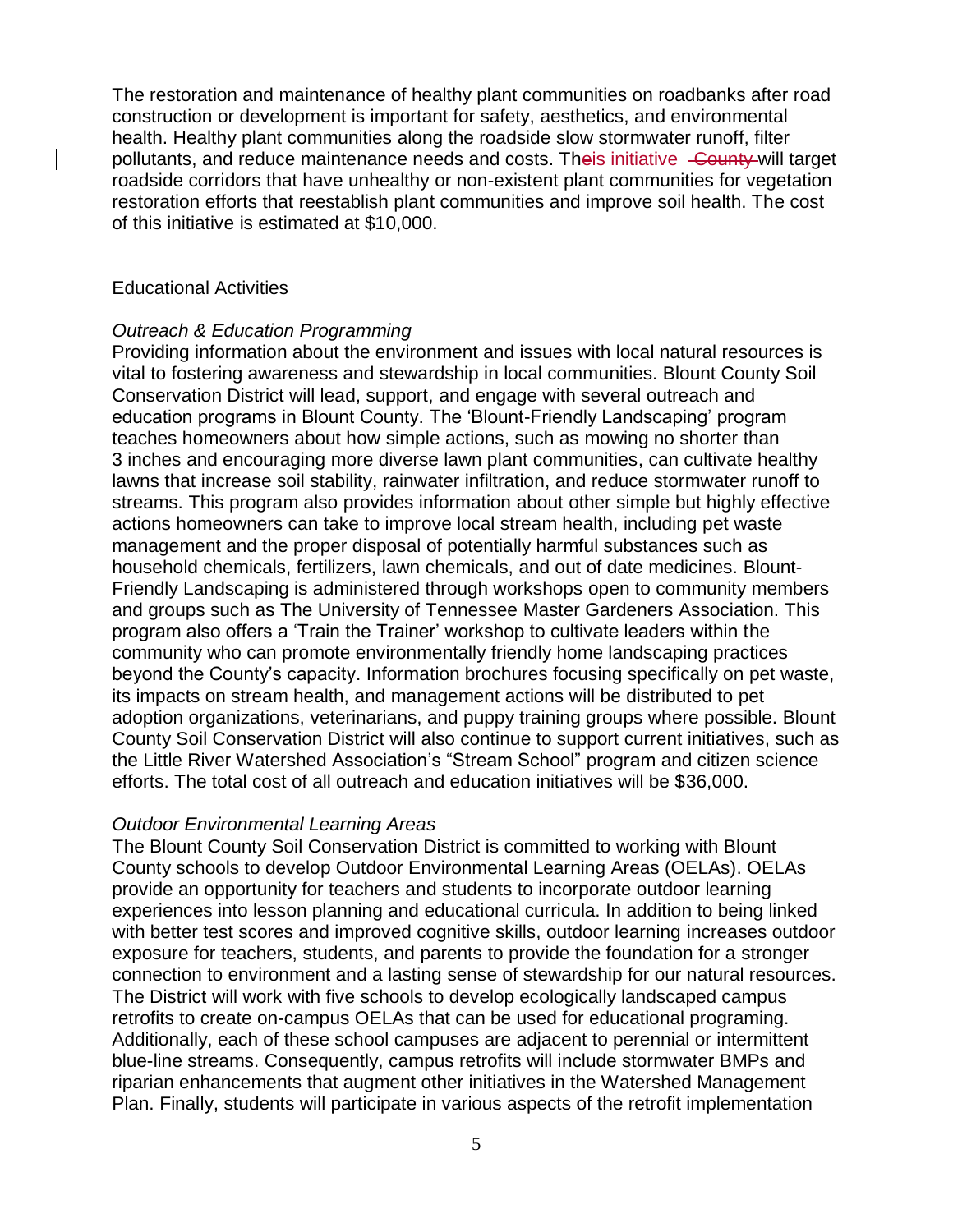and engage in citizen science monitoring programs. The total cost of this initiative, including both retrofit implementation and educational programming and signage, is \$106,000.

| <b>BMP Name</b>                                                 | Quantity       | Cost/Unit            | <b>Budget</b>   |
|-----------------------------------------------------------------|----------------|----------------------|-----------------|
|                                                                 |                |                      | <b>Estimate</b> |
| <b>Septic System Improvements</b>                               | 112            | \$4,000/system       | \$448,000       |
| <b>Agricultural BMPs</b>                                        |                |                      |                 |
| Livestock Exclusion Fencing                                     | 10,000<br>feet | \$2.75/ft            | \$27,500        |
| <b>Alternative Watering Systems</b><br>$\overline{\phantom{0}}$ | 50             | \$2400.00            | \$120,000       |
| Cross-fencing for prescribed<br>-<br>grazing                    | 25,000<br>feet | \$2.75/ft            | \$68,750        |
| <b>Stream Crossings</b><br>$\overline{\phantom{0}}$             | 10             | \$3200.00            | \$32,000        |
| Heavy Use Area Feed Pads<br>$\overline{\phantom{0}}$            | 20             | \$2500.00            | \$50,000        |
| <b>Critical Area Treatment</b><br>$\blacksquare$                | 3 Acres        | \$750.00             | \$2250.00       |
| Pasture/Hayland<br>$\blacksquare$                               | 100            | \$200.00/acre        | \$20,000        |
| Renovation/Establishment                                        | acres          |                      |                 |
| Animal Trail and Walkway<br>$\overline{\phantom{0}}$            | 600 feet       | \$7.21/ft            | \$4326          |
| <b>Streambank Restoration</b><br>$\overline{\phantom{0}}$       | 200 feet       | \$60.00/ft           | \$12,000        |
| Water Well<br>$\overline{\phantom{a}}$                          | 5              | \$2500.00            | \$12,500        |
| <b>Pumping Plant</b>                                            | 5              | \$2500.00            | \$12,500        |
| <b>Grade Stabilization Structures</b><br>$\overline{a}$         | 10             | \$2000.00            | \$20,000        |
| <b>Constructed Wetlands (ag &amp; urban)</b>                    | 3              | \$15,000 per wetland | \$45,000        |
| <b>Streambank restoration</b>                                   | 4,000          | \$60/linear ft       | \$240,000       |
| <b>Riparian forest buffer</b>                                   | 10             | \$2,500/acre         | \$25,000        |
| <b>Urban Stormwater BMPs</b>                                    |                |                      |                 |
| Stormwater retention basin<br>$\overline{\phantom{0}}$          | 5              | \$8000/site          | \$40,000        |
| Rain garden                                                     | 5              | \$3,000/site         | \$15,000        |
| <b>Bioswale</b><br>$\blacksquare$                               | 10             | \$3,000/site         | \$30,000        |
| Infrastructure Retrofit<br>$\overline{\phantom{0}}$             | 5              | \$15,000/retrofit    | \$75,000        |
| <b>Straight Pipe Removal</b>                                    | 5              | \$14,000/removal     | \$70,000        |
| <b>Roadside Vegetation Development</b>                          | $\overline{2}$ | \$5,000/acre         | \$10,000        |
| <b>School campus retrofits</b>                                  | 5              | \$100,000/ Campus    | \$500,000       |
| <b>Educational Events:</b>                                      |                |                      |                 |
| <b>Homeowner Outreach &amp; Education</b>                       | 48             | \$625/workshop       | \$30,000        |
| <b>Workshops</b>                                                |                |                      |                 |
| <b>Pet Waste Outreach Event</b>                                 | 12             | \$500                | \$6,000         |
| <b>Outdoor Environmental Learning Area</b>                      | 12             | \$500                | \$6,000         |
| Ed. Event                                                       |                |                      |                 |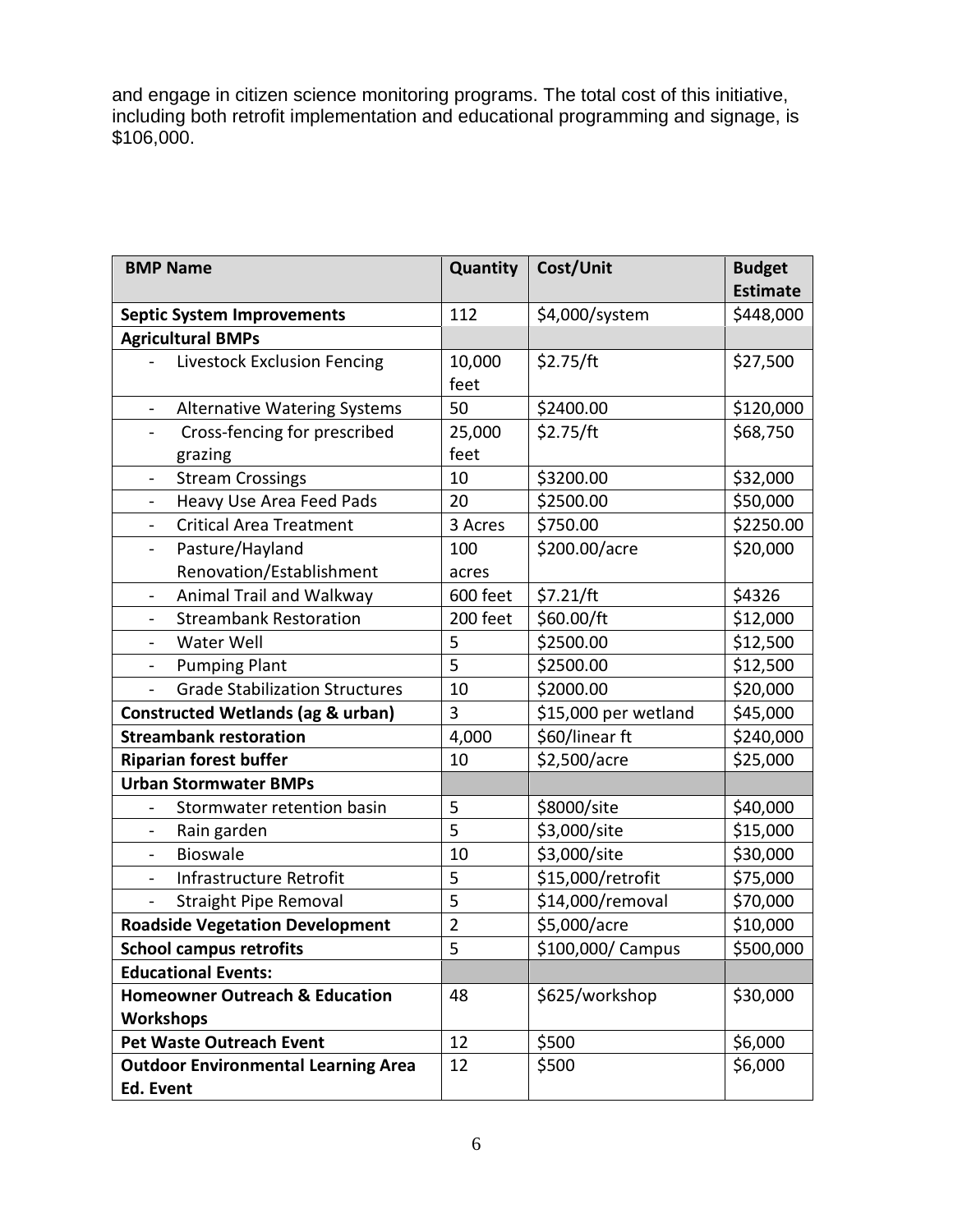## **Timeline, Tasks, and Assessment of Progress**

This management plan is presented in four phases, the first two of which target strategies to reduce pollutant loads and habitat alteration to remove Pistol Creek from the 303(d) list. The Phases three and four will focus on conservation management efforts that provide a foundation to maintain healthy watershed conditions indefinitely.

Phase I: Years 1-3 (Projects outlined for the 319 grant.)

- Implement septic systems improvements for 22 systems on low-income homeowner properties.
- Expand and increase existing Ag BMP implementation.
- Implement urban stormwater BMPs with an emphasis on habitat restoration, straight pipe elimination, infrastructure retrofits, and urban public space retrofits.
- Conduct a watershed-scale assessment for retention basin and bioswale retrofits and installations and generate maps indicating viable locations for implementation.
- Engage in, implement, and advocate for education programs.
- Reevaluate and bolster outreach activities and marketing for conservation management and activities.
- Develop a roadside vegetation plan and implement a section along the Hwy 411 corridor.
- Develop a campus retrofit plan for one Outdoor Environmental Learning Area and begin implementation. Work with at least one school on OELA associated educational programing.

Phase II: Years 4-6

- Assess changes in pollutant loads in Pistol Creek in conjunction with the TDEC 5-year monitoring schedule.
- Develop three year project report for Phase I activities and accomplishments.
- Implement septic systems improvements for 30 systems on low-income homeowner properties.
- Continue Ag BMP implementation, including new marketing and outreach strategies.
- Continue urban stormwater BMPs implementation with an emphasis on habitat restoration, straight pipe elimination, infrastructure retrofits, and urban public space retrofits.
- Implement one retention basin or bioswale installation or retrofit.
- Install one constructed wetland. Assess and develop plans for second site.
- Engage in, implement, and advocate for education and outreach programs.
- Implement roadside vegetation improvements at a new site.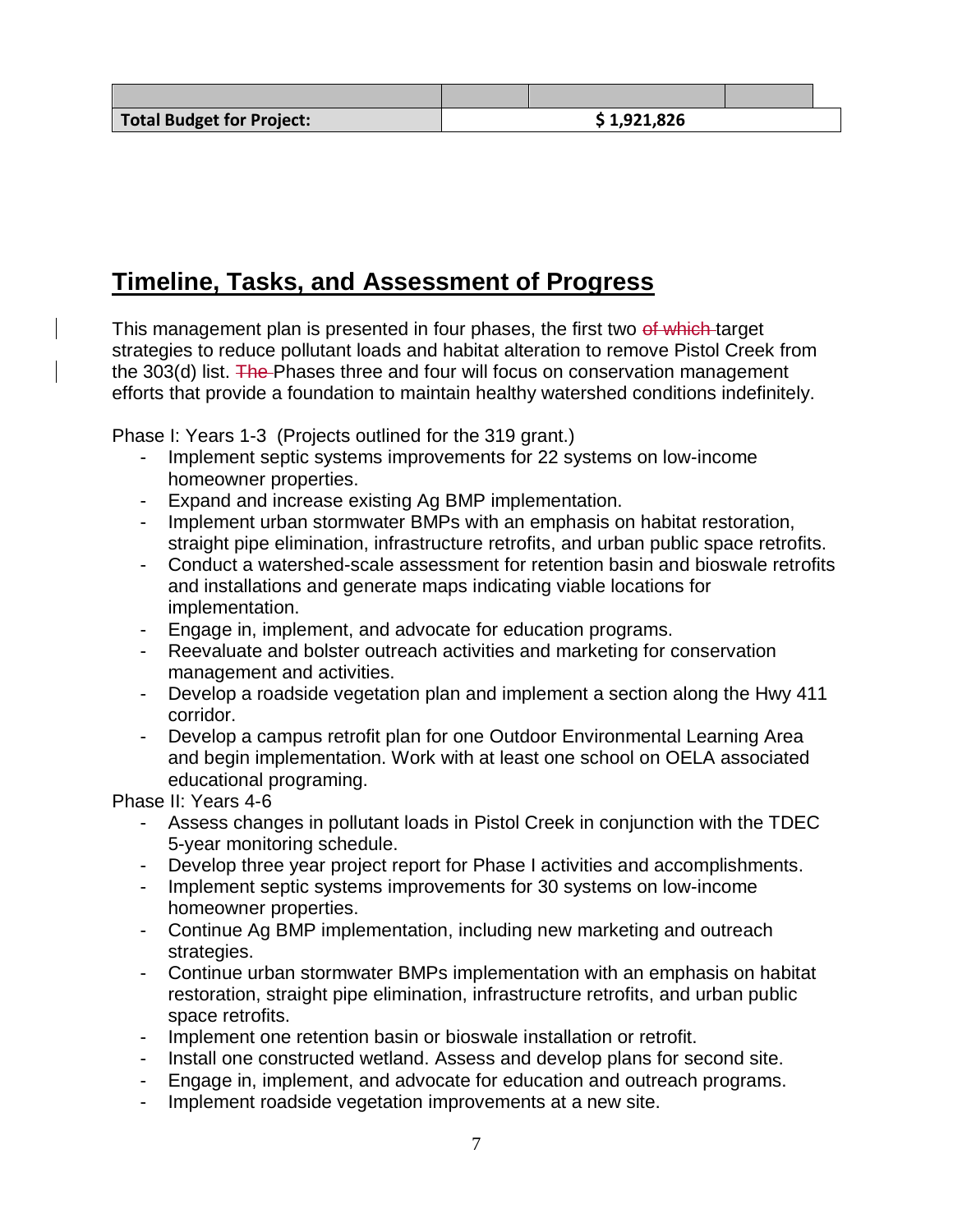Implement a campus retrofit plan for one Outdoor Environmental Learning Area and assist with educational programing.

## Phase III: Years 7-9

- Assess changes in pollutant loads using data collected under the Blount County monitoring plan for Pistol Creek.
- Develop three year project report for Phase II activities and accomplishments.
- Implement septic systems improvements for 30 systems on low-income homeowner properties.
- Continue Ag BMP implementation, including new marketing and outreach strategies.
- Continue urban stormwater BMPs implementation with an emphasis on habitat restoration, straight pipe elimination, infrastructure retrofits, and urban public space retrofits.
- Implement one retention basin or bioswale installation or retrofit.
- Install one constructed wetland. Assess and develop plans for third site.
- Engage in, implement, and advocate for education and outreach programs.
- Implement roadside vegetation improvements at a new site.
- Complete any remaining tasks for the first Outdoor Environmental Learning Area installation and begin working with a second school to develop a second OELA.

## Phase IV: Years 10-12

- Assess changes in pollutant loads in Pistol Creek in conjunction with the TDEC 5-year monitoring schedule.
- Develop three year project report for Phase III activities and accomplishments.
- Implement septic systems improvements for 30 systems on low-income homeowner properties.
- Continue Ag BMP implementation, including new marketing and outreach strategies.
- Continue urban stormwater BMPs implementation with an emphasis on habitat restoration, straight pipe elimination, infrastructure retrofits, and urban public space retrofits.
- Implement one retention basin or bioswale installation or retrofit.
- Install one constructed wetland. Assess and develop plans for future initiatives.
- Engage in, implement, and advocate for education and outreach programs.
- Implement roadside vegetation improvements at a new site.
- Develop a campus retrofit plan for a second Outdoor Environmental Learning Area and begin implementation, including educational programing development.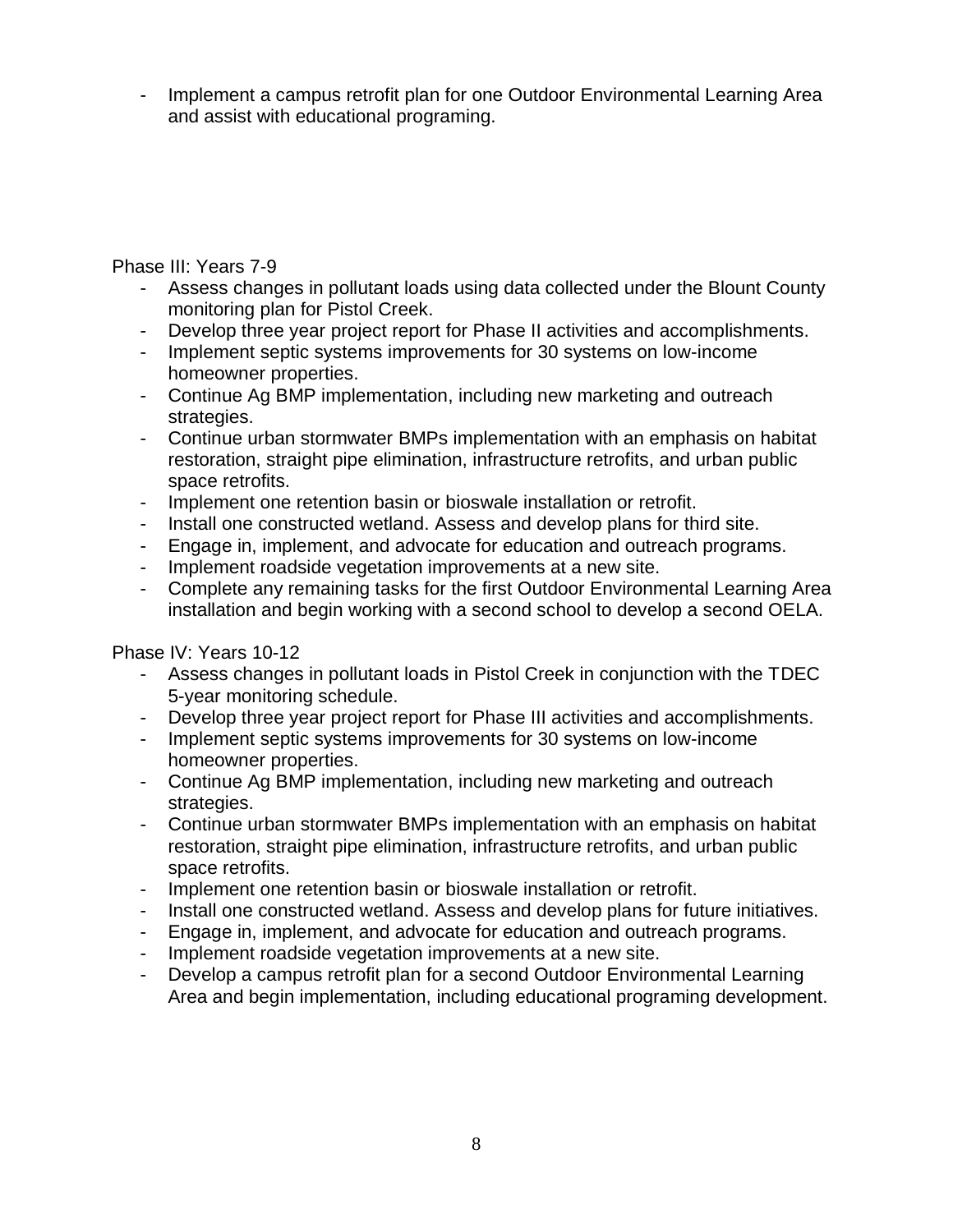# **Criteria to Assess Achievement of Load Reduction Goals**

To assess achievement of project goals, water quality data will be assessed in conjunction with the 5-year watershed monitoring cycle as coordinated by TDEC. Additional data and information collected within shorter time frames will be shared with TDEC to supplement planned stream monitoring and assessment. Success will be determined by decreases in pollutant loads and/or the eligibility of the stream to be removed from the 303(d) list.

Activities and management strategies implemented will be documented and assessed in terms of project-specific load reduction value. Further, annual summaries of activities for all types of project initiatives will be used to assess productivity and achievements. Success will be determined by the load reduction value of implemented conservation strategies, measured load reductions at project sites, and the number of other activities (education, outreach, etc.) completed.

## **Monitoring and Documenting Success**

Blount County Soil Conservation District will work with the Knoxville TDEC Division of Water Resources Field Office to ensure that all TDEC sites used for monitoring on Pistol Creek are included in the sites used for the Pistol Creek Watershed Management Plan. Further, full reports prepared for each phase of the management plan (every three years) will be shared with the Knoxville TDEC Field Office. These reports will include data collected and analyzed to monitor *E. coli* and sediment loads in Pistol Creek to monitor changes in pollutant loads and the efficacy of management strategy implementations. Finally, if any annual data collected by Blount County Soil Conservation District indicates that load reductions are sufficient remove Pistol Creek from the 303(d) list for either impairment pollutant, this information will be communicated with the TDEC Field Office immediately for consideration. The follow provides an overview of the monitoring approach for the Pistol Creek Watershed Monitoring Plan.

## Every Year:

- 1) Activity summary and assessment of remaining goals for the Phase period. Accomplishments and projects will be listed, assessed for reduction loads, and products will be documented (photos, maps, copies of outreach brochures, etc.)
- 2) Water samples will be collected to measure *E. coli* and sediment loads. This information will be used to affirm and support load reductions provided in annual reports for progress assessment.